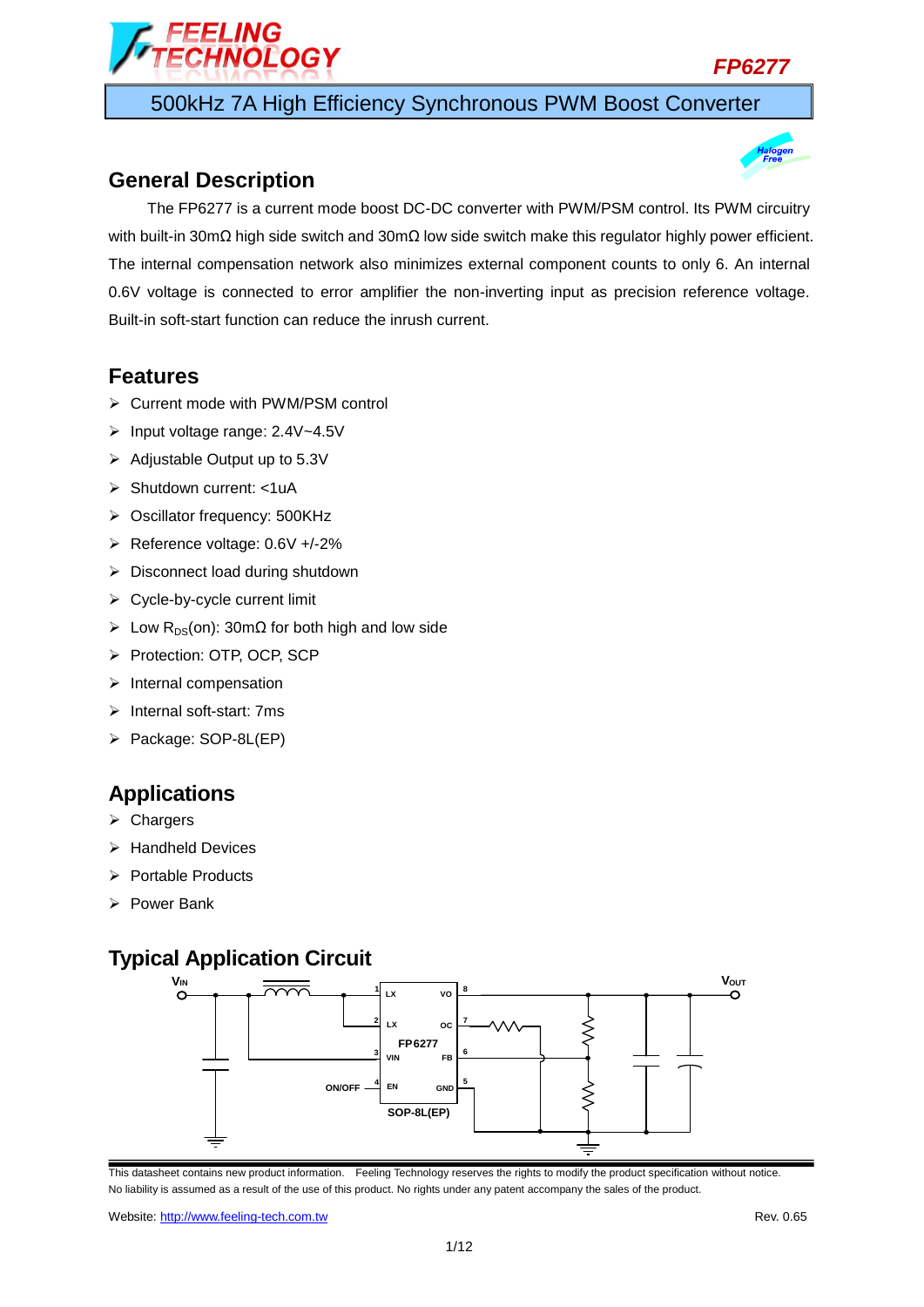



## **Function Block Diagram**



# **Pin Descriptions**

### **SOP-8L (EP)**





| $1 \vee \vee \vee \vee \vee \vee$                                             |             |           |     |                                                                         |
|-------------------------------------------------------------------------------|-------------|-----------|-----|-------------------------------------------------------------------------|
| LX <sub>I</sub><br>VO<br>$\overline{8}$                                       | <b>Name</b> | No.       | 1/0 | <b>Description</b>                                                      |
|                                                                               | LX.         | 1         |     | <b>Power Switch Output</b>                                              |
| $\mathsf{L} \mathsf{X}$ $\boxed{\phantom{1}2}$<br><b>OC</b><br>$\overline{7}$ | LX          | 2         |     | <b>Power Switch Output</b>                                              |
| <b>FB</b><br>$VIN$ $3$<br>$\boxed{6}$                                         | <b>VIN</b>  | 3         | P   | <b>IC Power Supply</b>                                                  |
| $EN \Box$<br><b>GND</b><br>$\overline{5}$                                     | EN          | 4         |     | Enable Control (Active High)                                            |
| $\vert 4$                                                                     | <b>GND</b>  | 5         | P   | <b>IC Ground</b>                                                        |
|                                                                               | FB.         | 6         |     | Error Amplifier Inverting Input                                         |
| <b>Bottom View</b>                                                            | <b>OC</b>   | 7         |     | Adjustable Current Limit<br>(The resistor must be connected to ground.) |
|                                                                               | VO          | 8         | O   | Output Voltage Pin                                                      |
| EP<br>(DCMIN)                                                                 | <b>PGND</b> | <b>EP</b> | P   | IC Power Ground (Must connect to GND)                                   |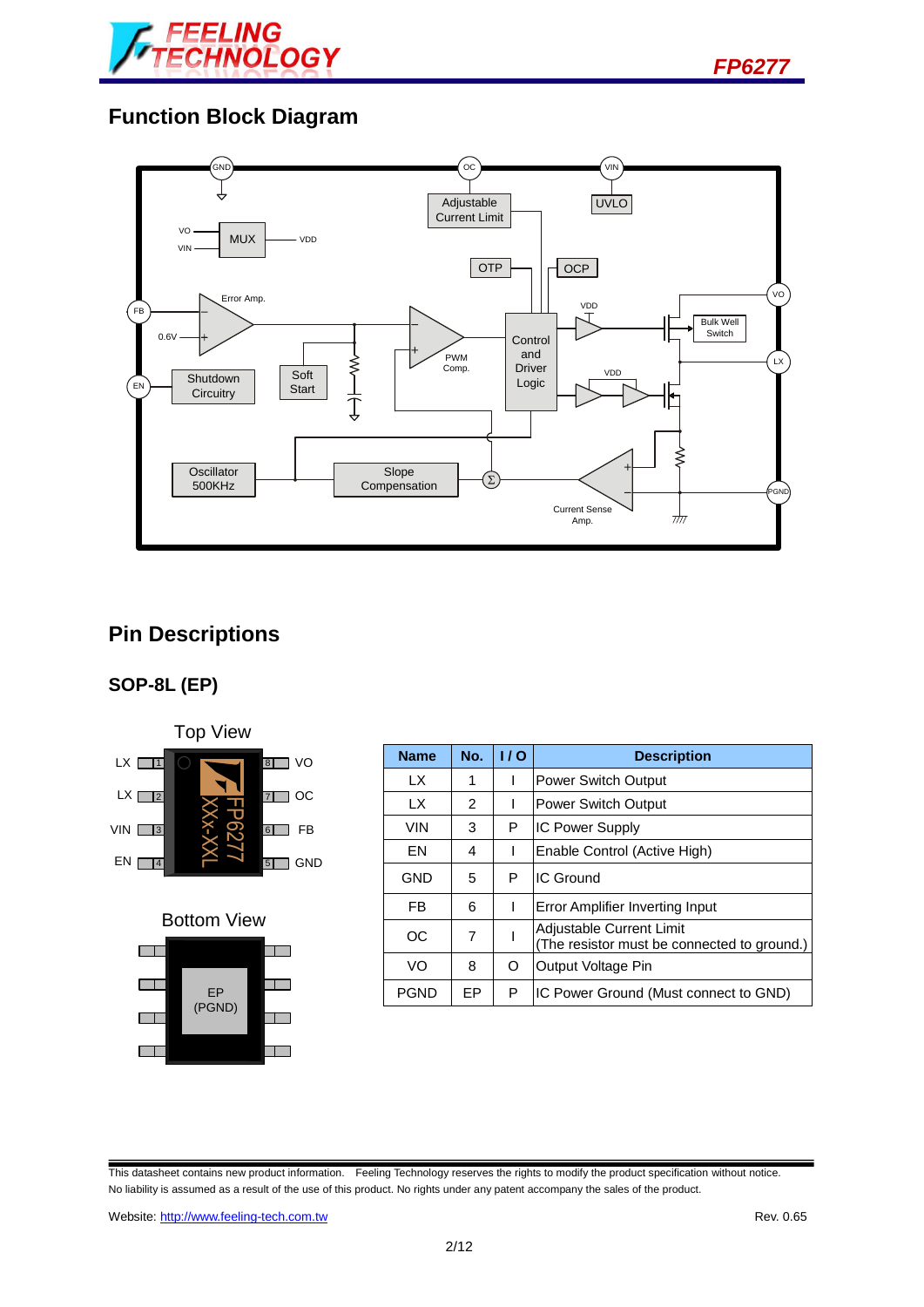



## **Marking Information**

### **SOP-8L(EP)**



**Halogen Free**: Halogen free product indicator **Lot Number**: Wafer lot number's last two digits

For Example  $\rightarrow$  Lot : 123456  $\rightarrow$  XXx-56L

**Internal ID**: Internal Identification Code

**Per-Half Month**: Production period indicator in half month time unit

For Example :  $A \rightarrow$  First Half Month of January

- $B \rightarrow$  Second Half Month of January
- $C \rightarrow$  First Half Month of February
- $D \rightarrow$  Second Half Month of February

Year: Production year's last digit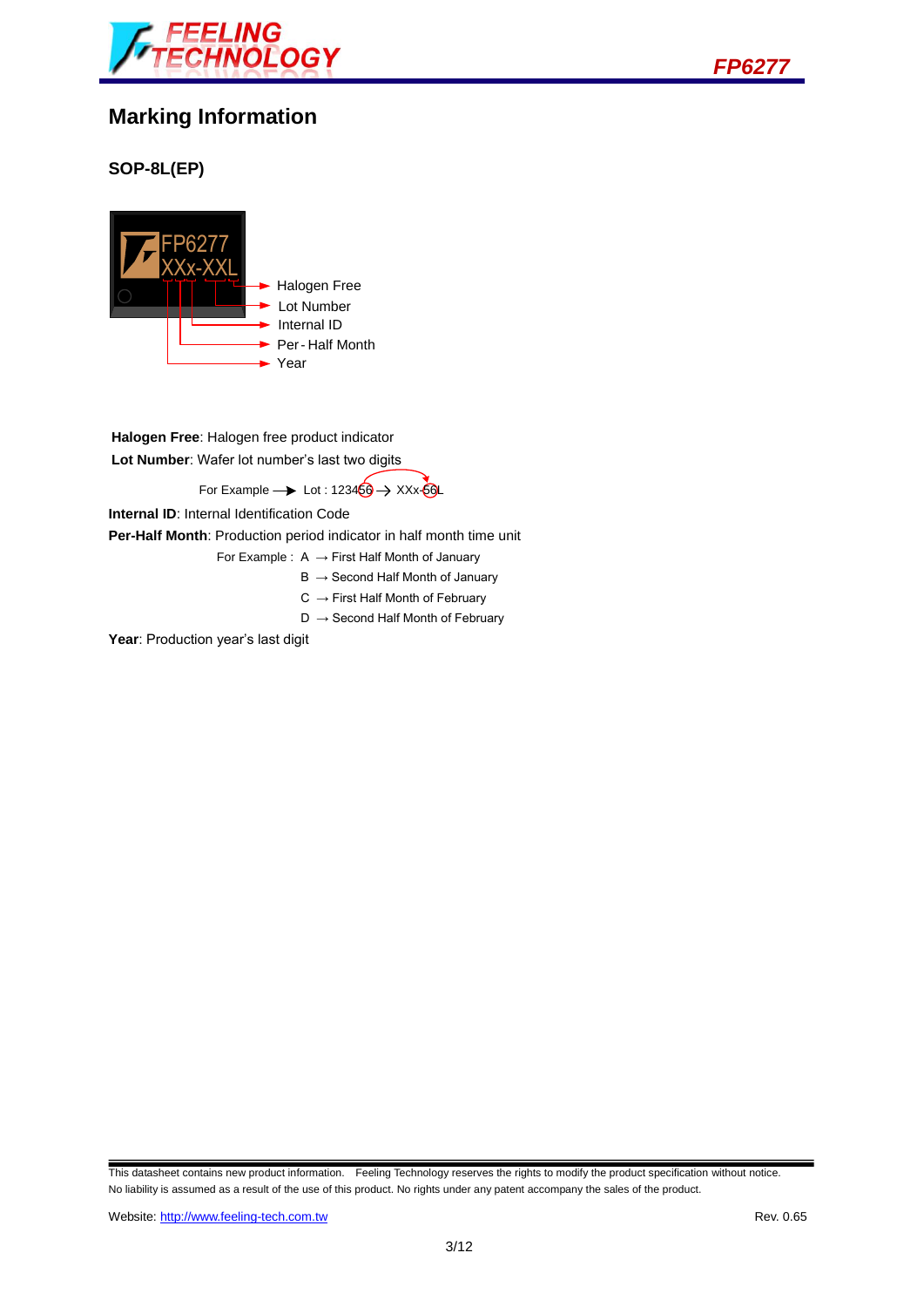



## **Ordering Information**

| <b>Part Number</b> | <b>Operating Temperature</b>      | <b>Package</b> | <b>MOQ</b> | <b>Description</b> |
|--------------------|-----------------------------------|----------------|------------|--------------------|
| FP6277XR-G1        | $-40^{\circ}$ C ~ 85 $^{\circ}$ C | SOP-8L(EP)     | 2500EA     | Tape & Reel        |

### **Absolute Maximum Ratings**

| <b>Parameter</b>             | <b>Symbol</b>              | <b>Conditions</b>   | Min.  | Typ. | Max.   | <b>Unit</b>     |
|------------------------------|----------------------------|---------------------|-------|------|--------|-----------------|
| <b>Supply Voltage</b>        | V <sub>IN</sub>            |                     | 0     |      | 6      | V               |
| LX Voltage                   | $V_{LX}$                   |                     | 0     |      | 7      | V               |
| EN, FB, OC, VO Voltage       |                            |                     | 0     |      | 6      |                 |
| Thermal Resistance (Note1)   | $\theta_{JA}$              | SOP-8L(EP)          |       |      | $+60$  | $\degree$ C / W |
| <b>Junction Temperature</b>  | TJ                         |                     |       |      | $+150$ | °C              |
| <b>Operating Temperature</b> | $T_{OP}$                   |                     | $-40$ |      | $+85$  | °C              |
| Storage Temperature          | $\mathsf{T}_{\texttt{ST}}$ |                     | $-65$ |      | $+150$ | °C              |
| Lead Temperature             |                            | (soldering, 10 sec) |       |      | $+260$ | $^{\circ}C$     |

#### **Note1:**

 $\theta_{JA}$  is measured in the natural convection at  $T_A=25^{\circ}C$  on a low effective thermal conductivity test board of JEDEC 51-3 thermal measurement standard.



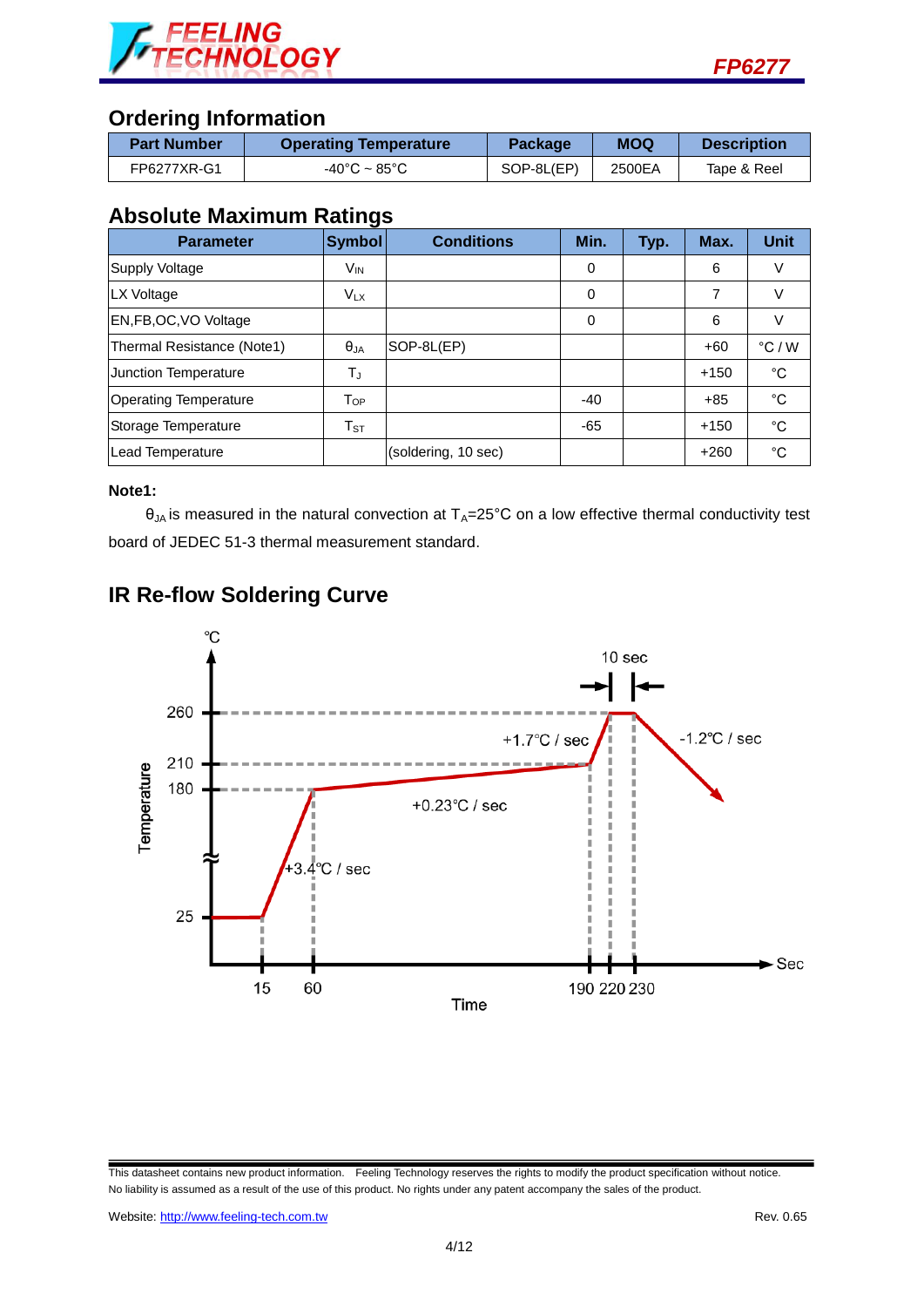



# **Recommended Operating Conditions**

| <b>Parameter</b>            | <b>Symbol</b> | <b>Conditions</b>   | Min. | Typ. | Max. | Unit   |
|-----------------------------|---------------|---------------------|------|------|------|--------|
| Supply Voltage              | Vın           |                     | 2.4  |      | 4.5  |        |
| Operating Temperature Range | ΙA            | Ambient Temperature | -40  |      | +85  | $\sim$ |

# **DC Electrical Characteristics** (V<sub>IN</sub>=3.3V, T<sub>A</sub>=25°C, unless otherwise specified)

| <b>Parameter</b>                      | <b>Symbol</b>        | <b>Conditions</b>                                                | Min.  | Typ.           | Max.  | <b>Unit</b> |
|---------------------------------------|----------------------|------------------------------------------------------------------|-------|----------------|-------|-------------|
| Input Voltage                         | $V_{IN}$             |                                                                  | 2.4   |                | 4.5   | $\vee$      |
| <b>Under Voltage Lockout</b>          | VUVLO                |                                                                  |       | 2.1            |       | $\vee$      |
| <b>UVLO Hysteresis</b>                |                      |                                                                  |       | 0.1            |       | $\vee$      |
| Quiescent Current                     | $_{\rm lcc}$         | $V_{FB}$ =0.65V, No switching                                    |       | 280            |       | μA          |
| <b>Average Supply Current</b>         | $_{\text{Lcc}}$      | V <sub>FB</sub> =0.55V, Switching                                |       | 3.6            |       | mA          |
| <b>Shutdown Current</b>               | $_{\rm lcc}$         | $V_{EN} = GND$                                                   |       | 0.1            |       | μA          |
| Linear Charge Current                 | <b>I</b> CHARGE      | VOUT <vin< td=""><td>4.5</td><td></td><td></td><td>A</td></vin<> | 4.5   |                |       | A           |
| <b>Operation Frequency</b>            | fosc                 | $VFB=0.55V$                                                      |       | 500            |       | kHz         |
| Maximum Duty Ratio                    | %                    |                                                                  |       | 90             |       | $\%$        |
| Feedback Voltage                      | <b>VREF</b>          | $V_{IN} = 4.5V$                                                  | 0.588 | 0.6            | 0.612 | $\vee$      |
| Enable Voltage                        | <b>VEN</b>           |                                                                  | 0.96  |                |       | $\vee$      |
| Shutdown Voltage                      | $V_{EN}$             |                                                                  |       |                | 0.6   | $\vee$      |
| Soft-Start Time                       | tss                  | $V_{IN}=4.5V$                                                    |       | $\overline{7}$ |       | ms          |
| High Side Switch R <sub>DS</sub> (ON) | RON-PMOS             |                                                                  |       | 30             |       | $m\Omega$   |
| Low Side Switch R <sub>DS</sub> (ON)  | R <sub>ON-NMOS</sub> |                                                                  |       | 30             |       | $m\Omega$   |
| Internal Switch Current Limit         | $I_{OCP}$            |                                                                  |       | $\overline{7}$ |       | A           |
| <b>Thermal Shutdown Threshold</b>     | T <sub>OTP</sub>     |                                                                  |       | 150            |       | °C          |
| Thermal Shutdown Hysteresis           |                      |                                                                  |       | 30             |       | °C          |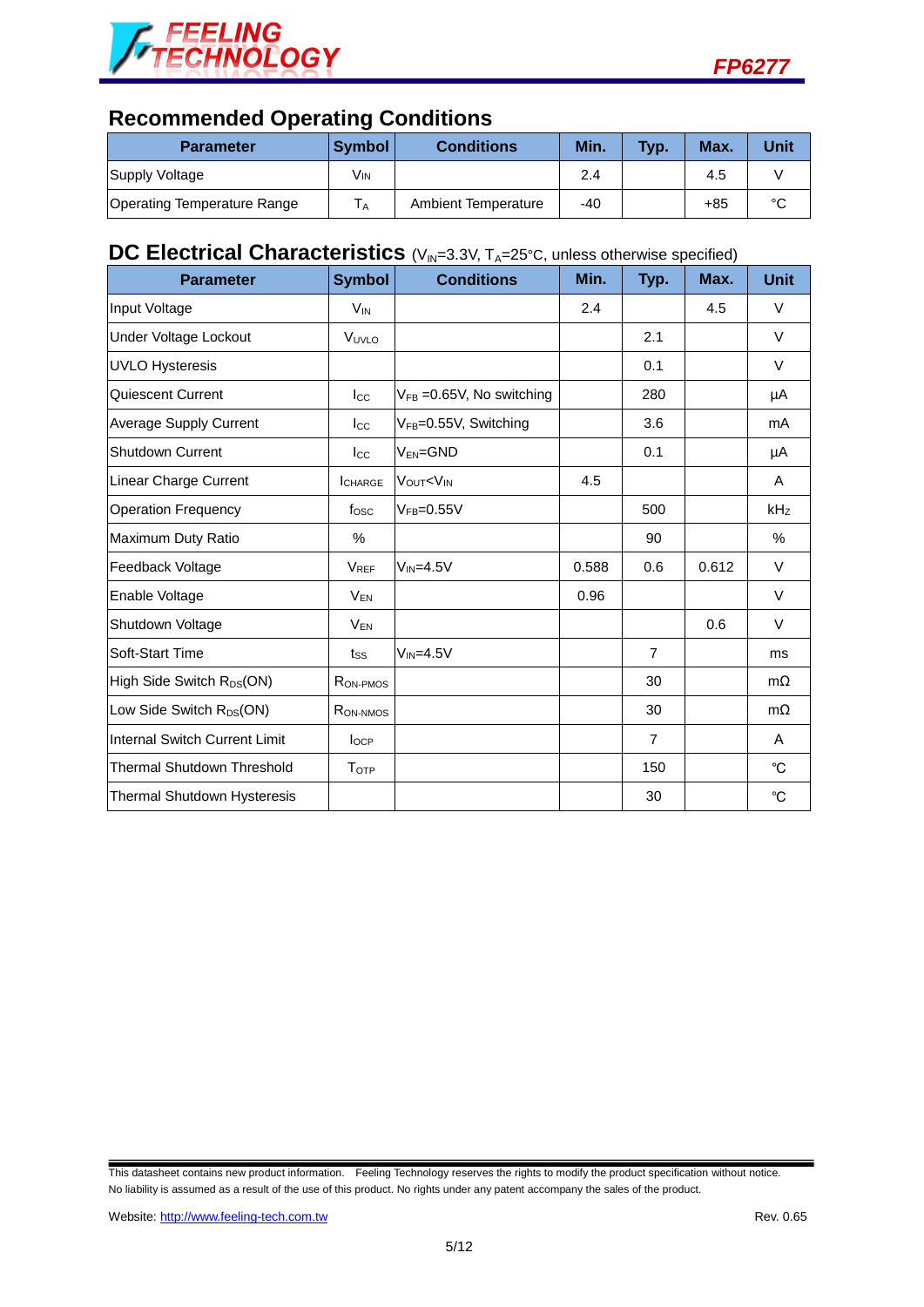

*FP6277*

# **Typical Operating Characteristics**

 $(V_{CC}=3V,Vout=5V$ , lout=2.5A,  $T_A=25^\circ\text{C}$ , unless otherwise specified)

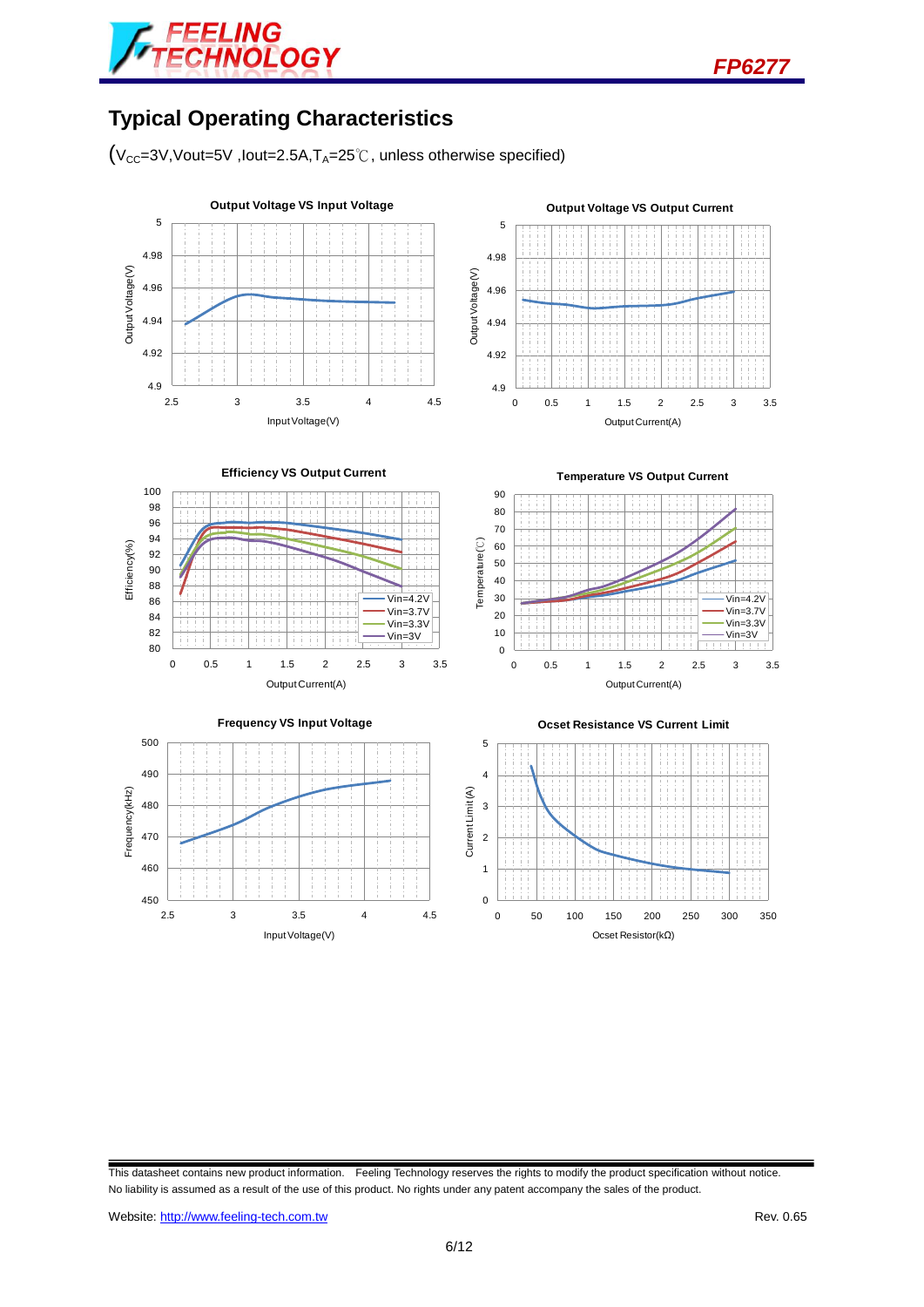













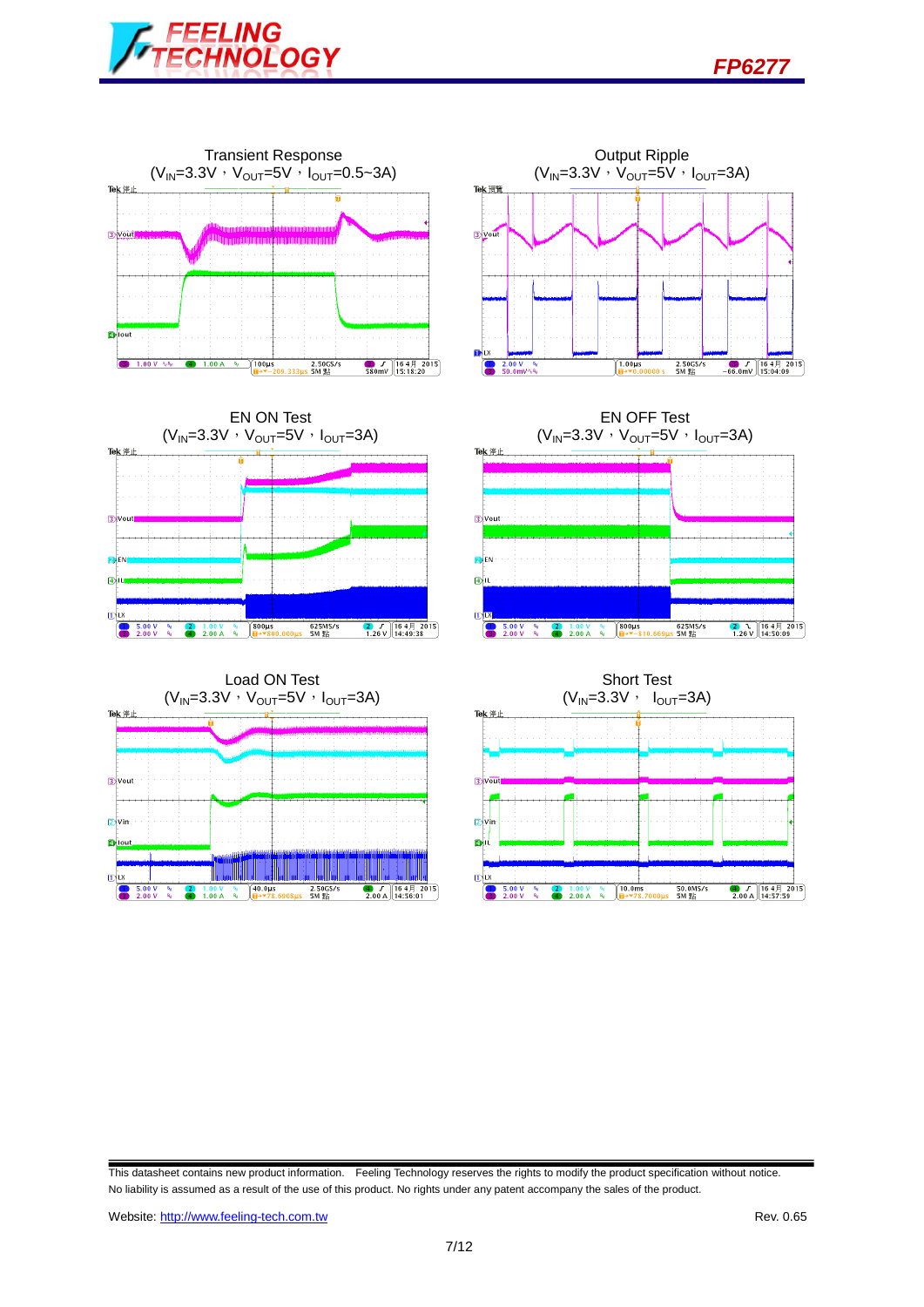



## **Function Description**

#### **Operation**

The FP6277 is a current mode synchronous boost converter. The constant switching frequency is 500 kHz and operates with pulse width modulation (PWM). Build-in 30mΩ high side switch and 30mΩ low side switch provides a high efficient conversion.

#### **Soft Start Function**

Soft start circuitry is integrated into FP6277 to avoid inrush current during power on. After the IC is enabled, the output of error amplifier is clamped by the internal soft-start function, which causes PWM pulse width increasing slowly and thus reducing input surge current.

#### **Current Limit Program**

A resistor between OC and GND pin programs peak switch current. The resistor value should be between 26.5k and 300k. The current limit can be set from 7A to 0.8A. The OC pin can't float must connect a resistor to ground. Keep traces at this pin as short as possible. Do not put capacitance at this pin. Set the over current trip point according to the following equation:

 $I_{OCP} = \frac{180000}{R3} + 0.2$ 

#### **Over Temperature Protection (OTP)**

FP6277 will turn off the power MOSFET automatically when the internal junction temperature is higher than 150°C. The power MOSFET wake up when the junction temperature drops 30°C under the OTP threshold temperature.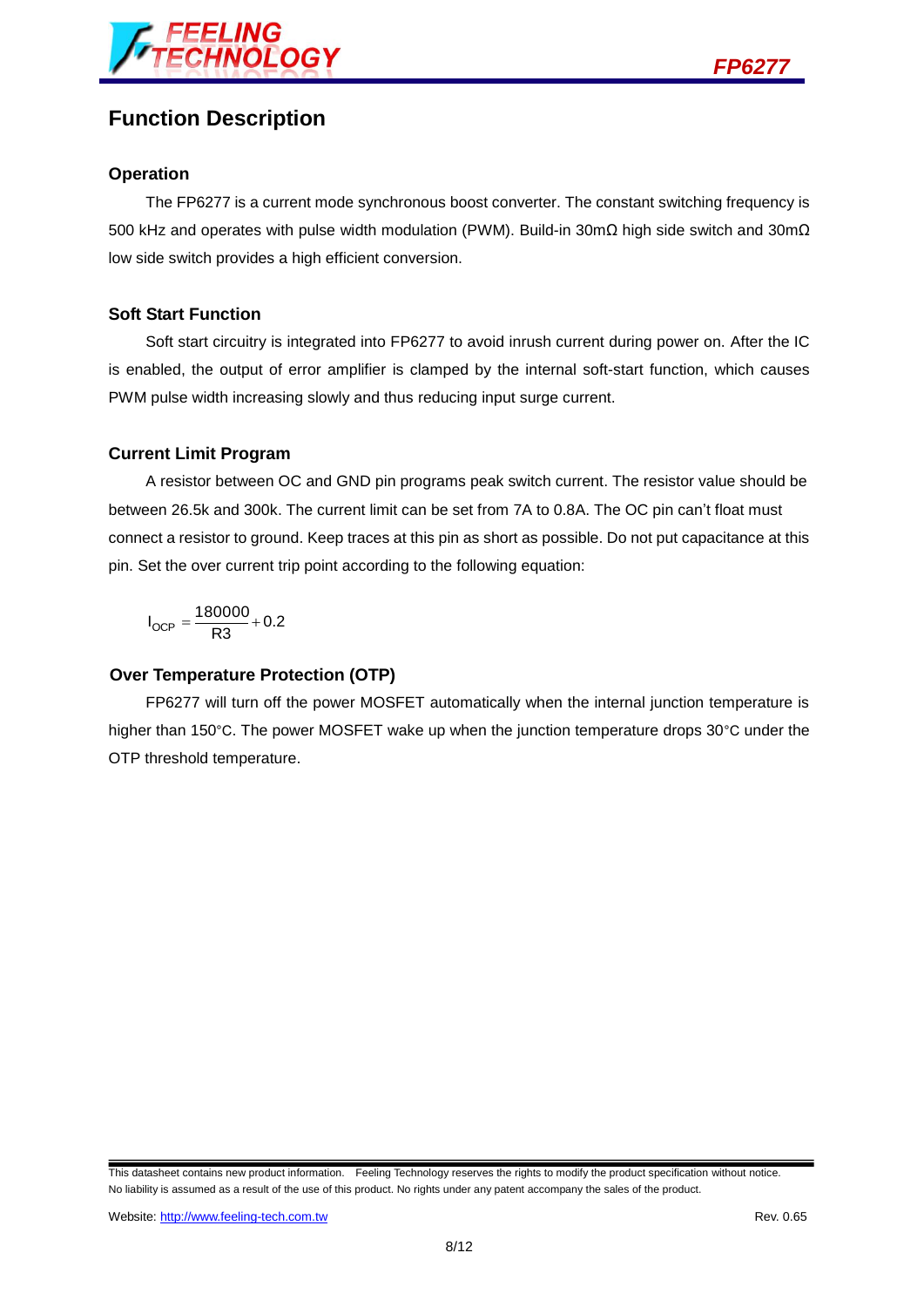



## **Application Information**

#### **Inductor Selection**

Inductance value is decided based on different condition. 1.5uH to 4.7µH inductor value is recommended for general application circuit. There are three important inductor specifications, DC resistance, saturation current and core loss. Low DC resistance has better power efficiency. Also, avoid inductor saturation which will cause circuit system unstable and lower core loss at 500KHz.

#### **Capacitor Selection**

The output capacitor is required to maintain the VO DC voltage. Low ESR capacitors are preferred to reduce the output voltage ripple. Ceramic capacitor of X5R and X7R are recommended, which have low equivalent series resistance (ESR) and wider operation temperature range.

#### **Output Voltage Programming**

The output voltage is set by a resistive voltage divider from the output voltage to FB. The output voltage is:

$$
V_{OUT} = 0.6V \left(1 + \frac{R1}{R2}\right)
$$

#### **Layout Considerations**

- 1. The power traces, consisting of the GND trace, the LX trace and the  $V_{\text{IN}}$  trace should be kept short, direct and wide.
- 2. Layout LX switching node wide and short trace to reduce EMI.
- 3. Place C1 near VIN pin as closely as possible to maintain input voltage steady and filter out the pulsing input current.
- 4. The resistive divider R1 and R2 must be connected to FB pin directly and as closely as possible.
- 5. FB is a sensitive node. Please keep it away from switching node LX.
- 6. The GND of the IC, C1, C3 and C4 should be connected close together directly to a power ground plane.

This datasheet contains new product information. Feeling Technology reserves the rights to modify the product specification without notice. No liability is assumed as a result of the use of this product. No rights under any patent accompany the sales of the product.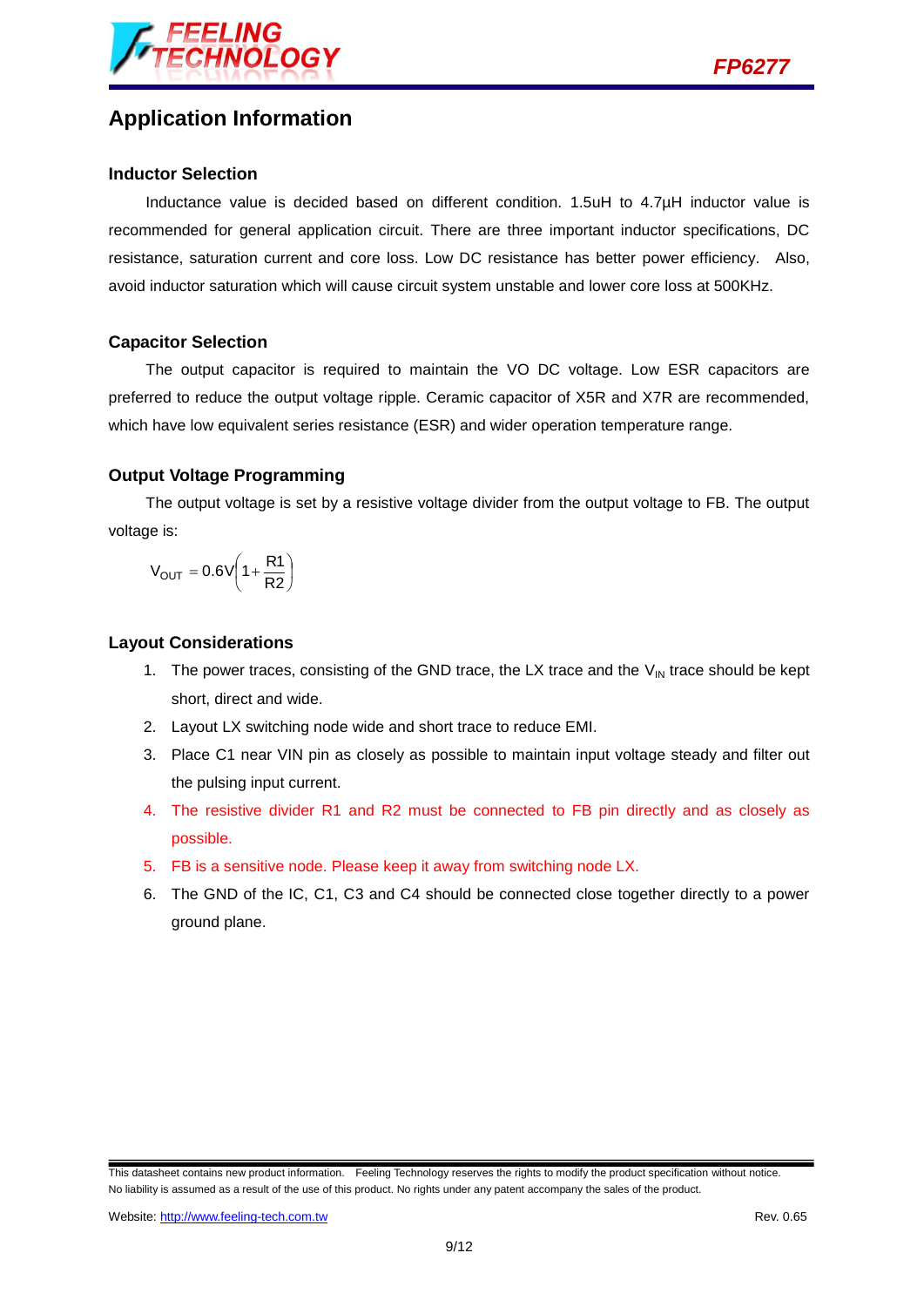



Suggested Layout

This datasheet contains new product information. Feeling Technology reserves the rights to modify the product specification without notice. No liability is assumed as a result of the use of this product. No rights under any patent accompany the sales of the product.

*FP6277*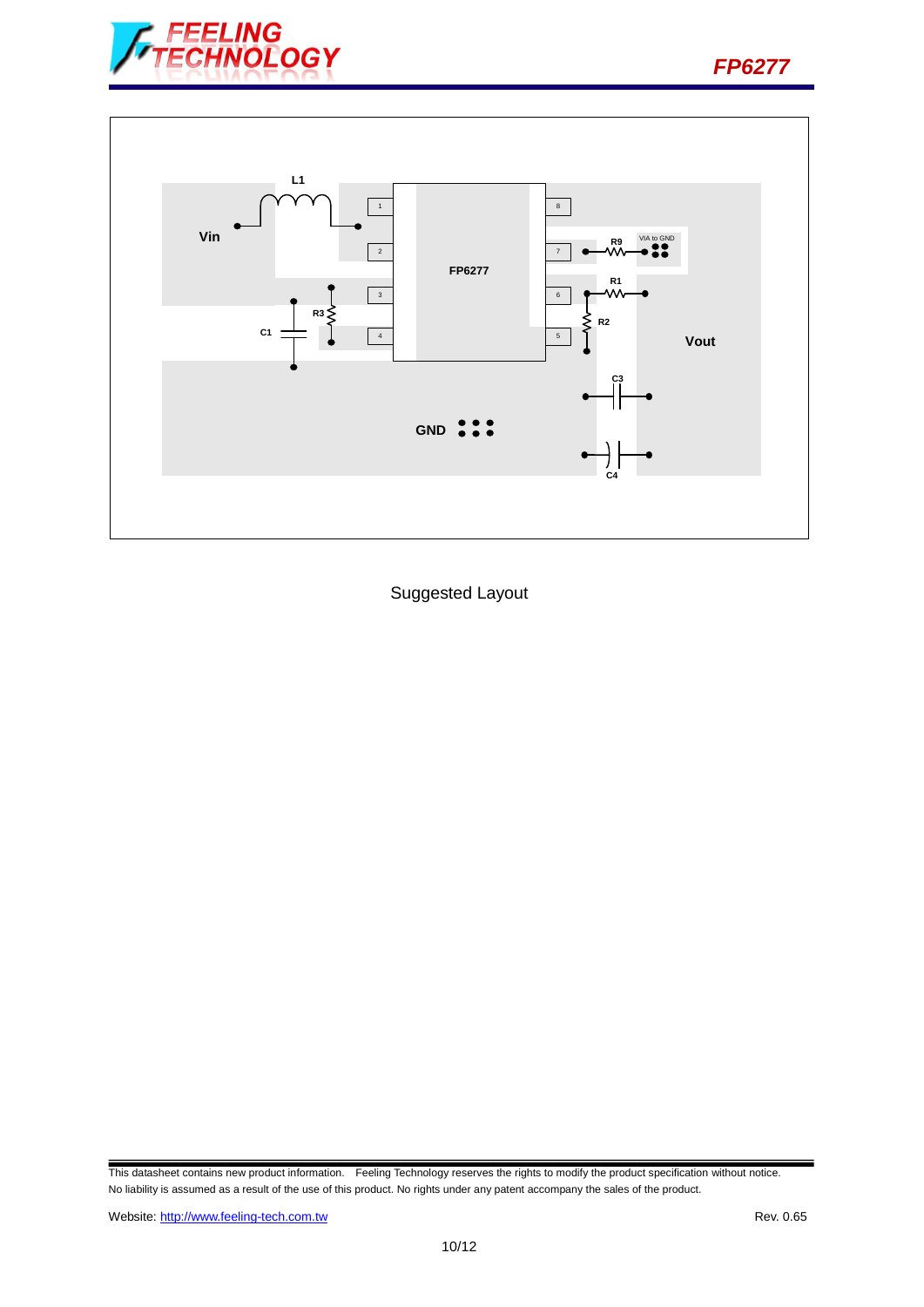

# **Typical Application**



### **Note:**

- 1. Use ceramic capacitor of X5R or X7R for C1 and C3.
- 2. R4 and C5 are added for reducing EMI (Electromagnetic Interference).
- 3. EN voltage must be less than or equal to VIN voltage.
- 4. The OC pin must connect a resistor R9 to ground setting current limit.